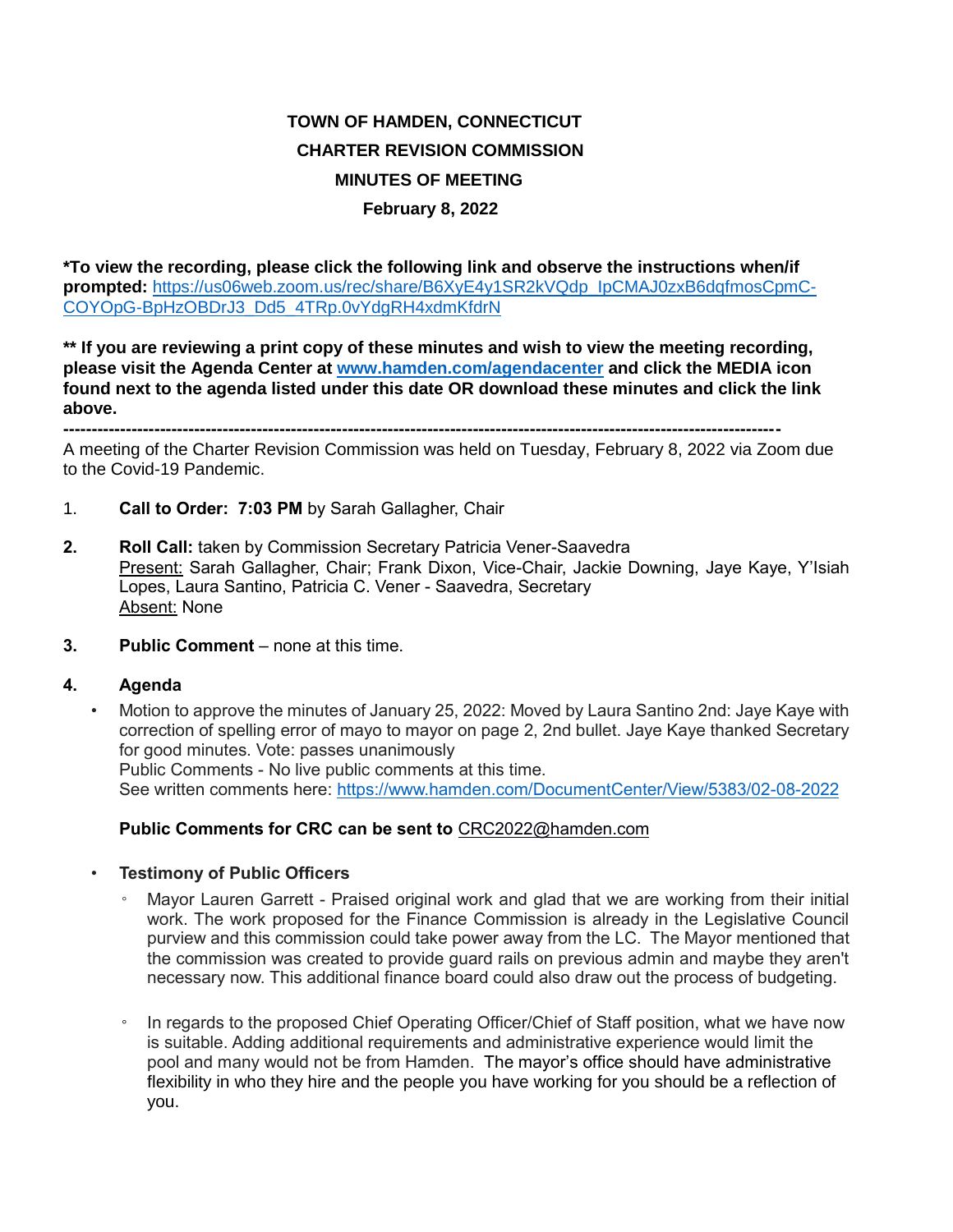- Suggests that some commissions have not had quorums in years and we need something in charter so there is a process to get rid of people who don't show up.
	- Dixon asks for follow up on Finance Committee based on public comments reiterating being tired of lack of transparency. The Finance board does not replace Legislative Committee and has no veto or other authority but rather is a resource for advice. Thanks Mayor and Councilor Irvin for joining us. Mayor replies that this present Legislative Council has financial background; their chair is a financial auditor.
	- Vener-Saavedra Finance board is not a replacement but a resource because the Legislative Council is not always necessarily always going to include a finance expert.
	- Kaye Agrees with Vener-Saavedra. Finance board is a safeguard.

## ◦ **Legislative Council Members**

- Council Paula Irvin Thanks the CRC for their effort. Will follow the process.
- Council Ted Stevens Would like revision on geographic diversity as written could hamstring on top of all other restrictions. Not sure if each district needs to be represented on all boards and commissions. Maybe a max of 3 from any given district might help effect more equitable representation.
- Council President Baez asks the CRC to look at a 4 year mayoral term because it is a paid position. With a two year term, in the election year, there can be a lot of time spent on campaigning instead of mayoral duties.
- **Town Attorney Sue Gruen** has a list of recommendations for the CRC to consider. She was able to work out many recommendations that are included in the last revisions and would like those to remain. New items are as follows:
	- Footnote 51- Mayor and Council not 4 yrs (in this charter)
	- Section 3-5 B. Need a more defined succession plan. Are vacancies required to be filled? Is the position required to be filled?
	- Section 3-7. Need clarification of local, state and federal process. Does the committee stay the same for local/state process? The process for removal in these circumstances needs to be easier.
	- Section 3-8. Why is an ordinance needed- define in the charter.
	- Section 3-10. This section implies it includes Board/Commission members. The process for removal from Board/Commission should not be onerous. Most often a board or commission member's attendance is the reason for requested removal.
	- Section 4-2 A- This means the members meet the day after being sworn in to office. Consider, at the first regular meeting of the Council the election of officers occurs. Also- it is always asked both for
	- Council and Board/Commission who conducts the elections before a chair/president is elected to run a mtg.
	- Section 4-2 (C) This section anticipates the Council President will be replaced if there is a resignation. Who serves as Pro Tempore if the PT is serving as President? Not necessarily in this section but if a committee chair and vice-chair are absent or unavailable, who runs a committee mtg?
	- Section 4-3 (C) Clarify public comment. At regular council mtg allow agenda and under the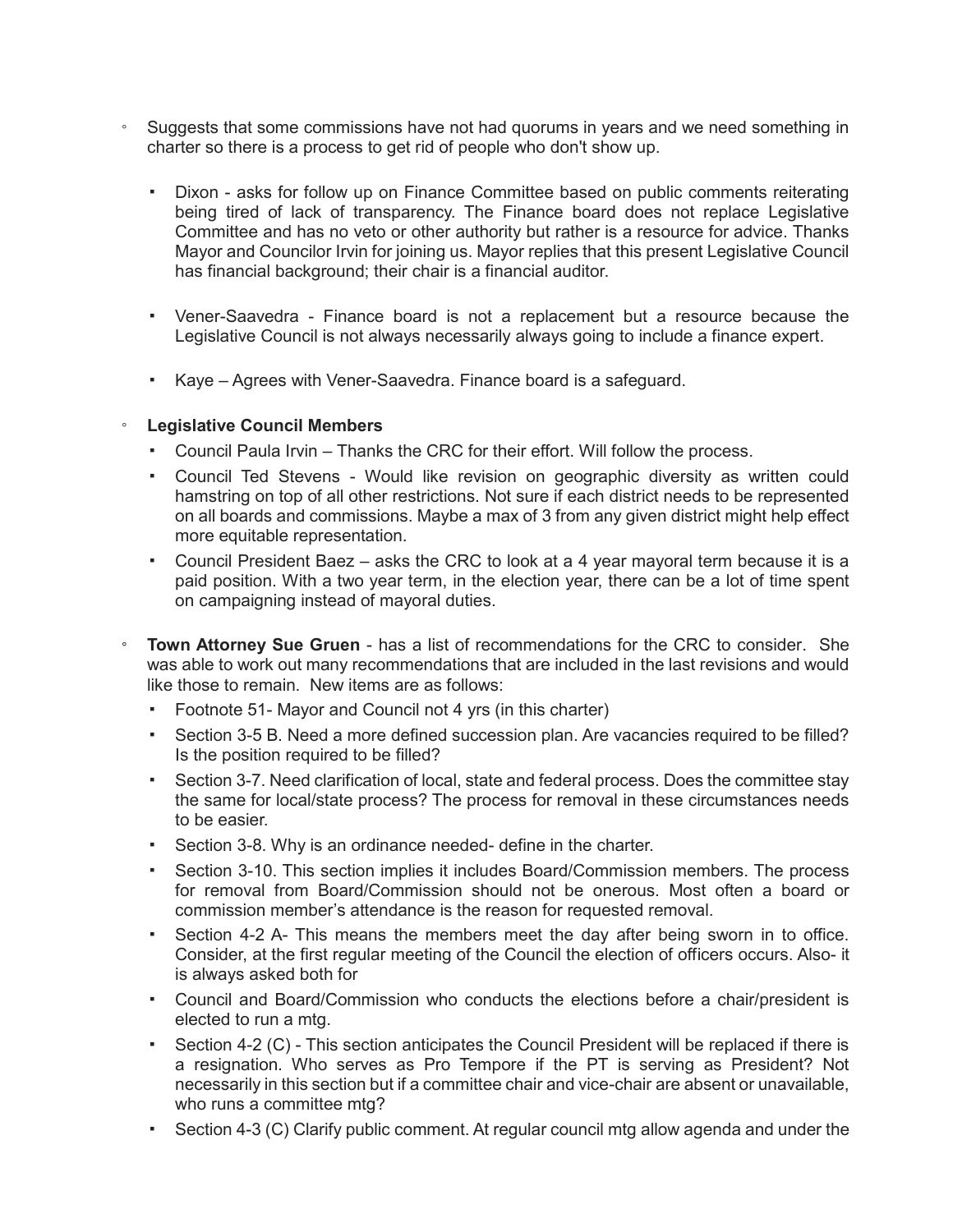purview of the council; at special council mtg only agenda; at committee mtgs allow comment on items under the purview of the committee. Consider how to deal with written comments because this is new.

- Section 7-1- Election of officers for commissions defined in the charter or when enabling ordinance is silent. Yearly? Duration of the appointment (i.e., police/fire commission)?
- Section 7-1 (E) dual appointments should also apply to BOE members; (H) removal should not require an ordinance. If a Board/Commission member is absent continuously they should be removed easily. (J) who does this apply to and what does this really mean. It does not entitle a board/commission member to confidential information.
	- Gallagher would an alternative be by-laws for each commission and board address to the variations needed by each individual board or commissions?
- If board member is absent continuously there should be an easy removal process.
- Required cooperation each dept head must assist with B or C except for confidential info
- **•** Section 7-2 (C) and (D) there was some confusion over filling a term for someone whose appointment had expired. Clarify that all terms end on December 31 following a Mayoral election.
- Section 8-1 (C) this should not be a source of difficulty. We know if only applies to charter departments and the idea is to be sure the duties and responsibilities outlined in the charter continue to exist.
- Section 10-3 (B) (3) I believe lapsed funds go to the fund balance. Check with finance dept. how this should read.
- Section 10-4 A- There is confusion over who/how to set the mill rate if a council budget is not approved. Is that right?
- **Other Town Officials** 
	- Town Clerk Karimah Mickens agrees with Baez for 4 year terms for Mayor and Town Clerk. The certification requires 2 years of training so it is not cost effective for the town to keep paying for training if the Town Clerk happens to be changed every two years.
- **Public Comment**
	- Sam Julier 1) process fascinates would like to see more people spending more time at the meeting and comments should not be at the end. Disagrees with the idea of 4 yr mayor. Stacks the deck against regular citizens. $1$
	- Dixon Did all new members get the latest charter? (YES) links are also in agenda.
	- Elaine Dove Disagrees with lack of need of board of finance. This charter is a future oriented document to enhance capability and flexibility for the future. Also thinks 4 yr terms are valuable asset as every other year elections are onerous.
- **Discussion**
	- Vener-Saavedra Is there any research on 4 yr vs 2 yr and Mayor vs Town Manager in towns our size?

 $\overline{a}$ <sup>1</sup> **Note:** The record should reflect that Item #3 of the Agenda was entitled "Public Comment". The Chair asked the participants to raise their hands or otherwise note their intent to speak. The Chair repeated her request three times prior to proceeding to Item #4. No members of the public raised their hands to speak. I t was only at that point that the Commission moved on the next business item. Following the completion of Item #4 and prior to the completion of other agenda items the Chair opened the floor for additional Public Comment. Two members of the public testified at that time.